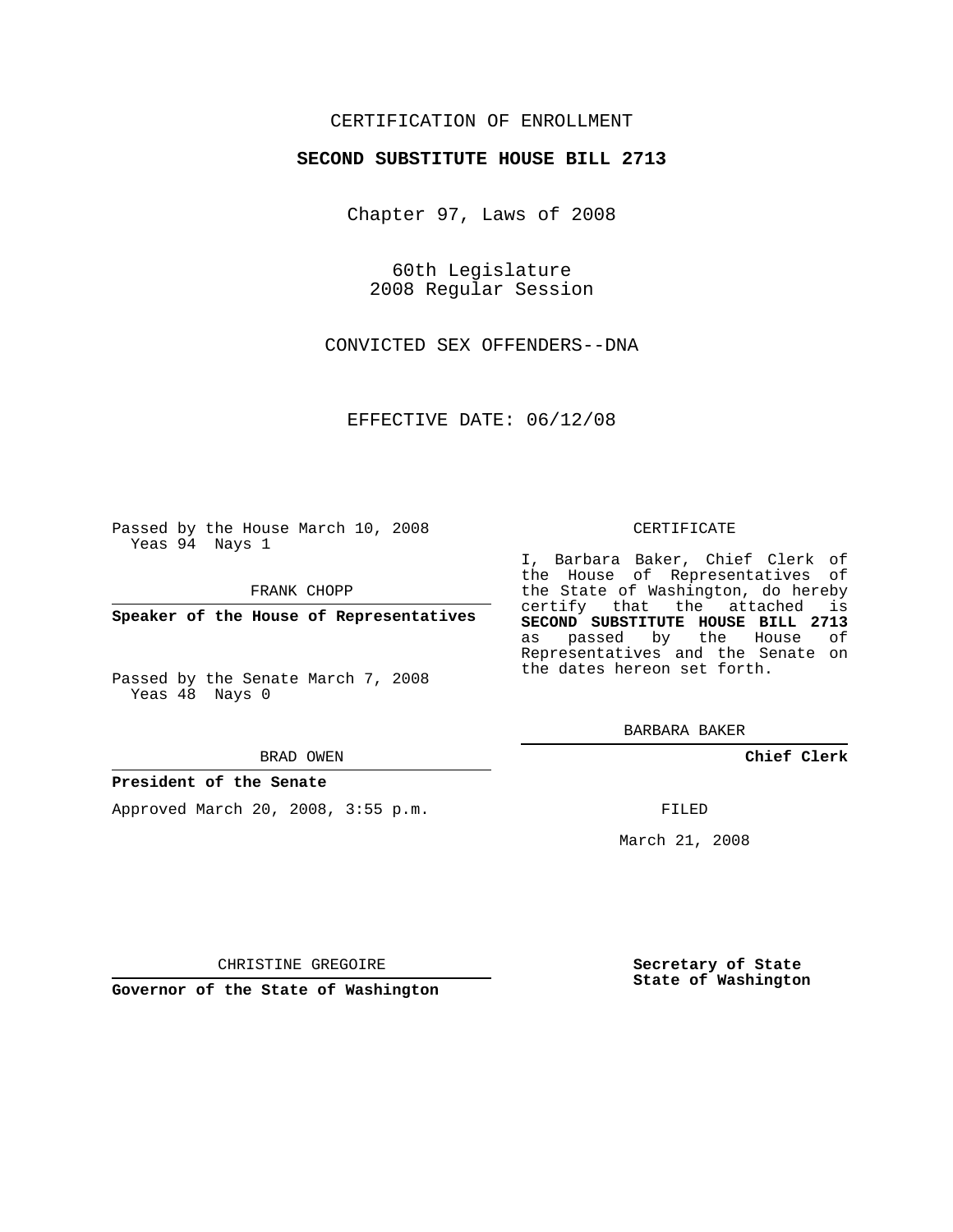# **SECOND SUBSTITUTE HOUSE BILL 2713** \_\_\_\_\_\_\_\_\_\_\_\_\_\_\_\_\_\_\_\_\_\_\_\_\_\_\_\_\_\_\_\_\_\_\_\_\_\_\_\_\_\_\_\_\_

\_\_\_\_\_\_\_\_\_\_\_\_\_\_\_\_\_\_\_\_\_\_\_\_\_\_\_\_\_\_\_\_\_\_\_\_\_\_\_\_\_\_\_\_\_

## AS AMENDED BY THE SENATE

Passed Legislature - 2008 Regular Session

## **State of Washington 60th Legislature 2008 Regular Session**

**By** House Appropriations (originally sponsored by Representatives Seaquist, Hurst, Lantz, Pearson, Conway, Morrell, Miloscia, Priest, Kenney, Schual-Berke, Haler, McDonald, Loomis, Smith, Bailey, Kristiansen, Hudgins, McCune, Simpson, VanDeWege, Ericks, Kelley, Ormsby, and Rolfes; by request of Governor Gregoire)

READ FIRST TIME 02/06/08.

 1 AN ACT Relating to DNA identification of convicted sex offenders 2 and other persons; and amending RCW 43.43.753, 43.43.754, 43.43.7541, 3 and 43.43.756.

4 BE IT ENACTED BY THE LEGISLATURE OF THE STATE OF WASHINGTON:

 5 **Sec. 1.** RCW 43.43.753 and 2002 c 289 s 1 are each amended to read 6 as follows:

 The legislature finds that recent developments in molecular biology and genetics have important applications for forensic science. It has been scientifically established that there is a unique pattern to the chemical structure of the deoxyribonucleic acid (DNA) contained in each cell of the human body. The process for identifying this pattern is called "DNA identification."

 The legislature further finds that DNA databases are important tools in criminal investigations, in the exclusion of individuals who are the subject of investigations or prosecutions, and in detecting recidivist acts. It is the policy of this state to assist federal, state, and local criminal justice and law enforcement agencies in both the identification and detection of individuals in criminal investigations and the identification and location of missing and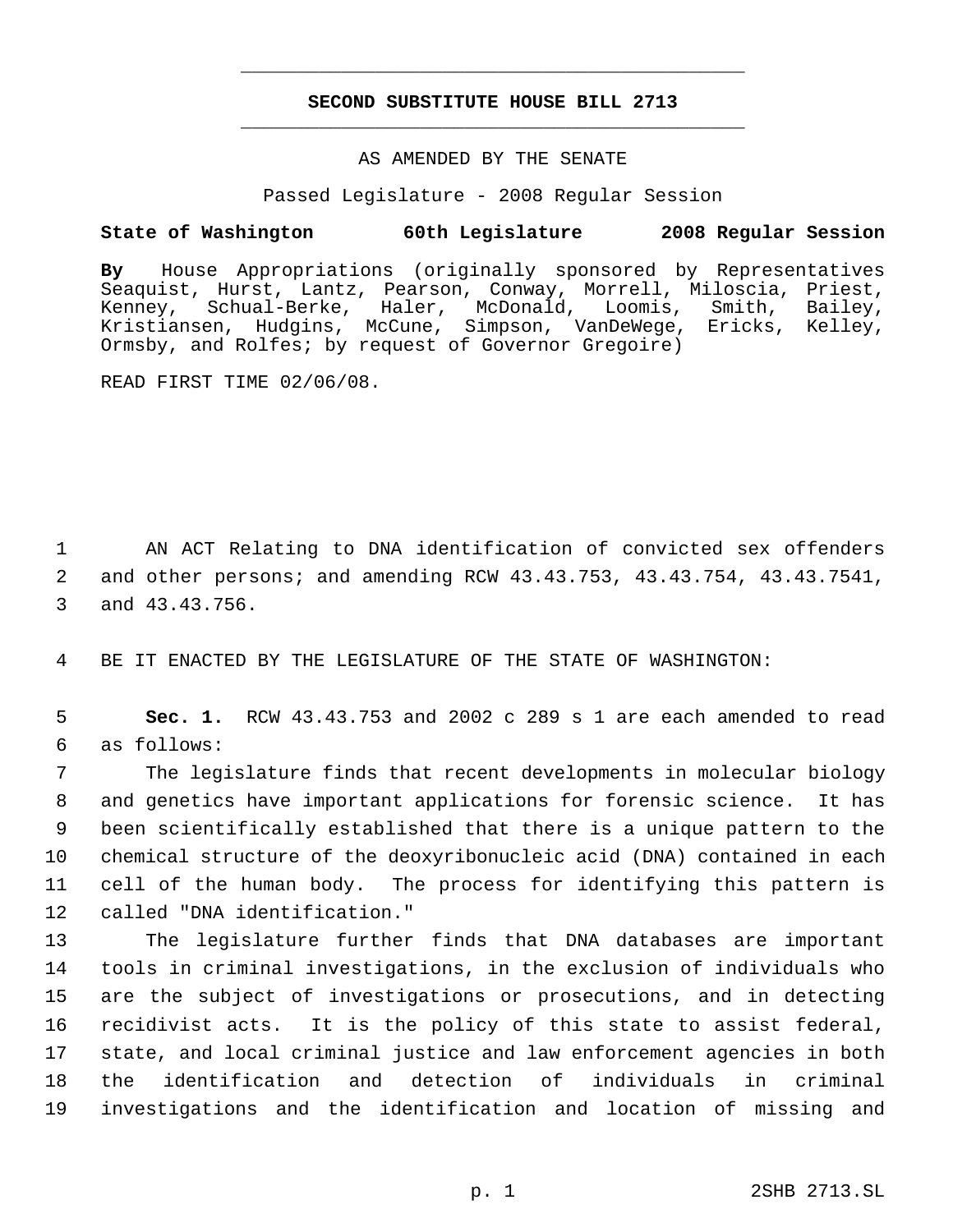unidentified persons. Therefore, it is in the best interest of the state to establish a DNA database and DNA data bank containing DNA samples submitted by persons convicted of felony offenses and other 4 crimes as specified in RCW 43.43.754. DNA samples necessary for the 5 identification of missing persons and unidentified human remains shall also be included in the DNA database.

 The legislature further finds that the DNA identification system used by the federal bureau of investigation and the Washington state patrol has no ability to predict genetic disease or predisposal to illness. Nonetheless, the legislature intends that biological samples collected under RCW 43.43.754, and DNA identification data obtained from the samples, be used only for purposes related to criminal investigation, identification of human remains or missing persons, or improving the operation of the system authorized under RCW 43.43.752 through 43.43.758.

 **Sec. 2.** RCW 43.43.754 and 2002 c 289 s 2 are each amended to read as follows:

 (1) A biological sample must be collected for purposes of DNA identification analysis from:

20 (a) Every adult or juvenile individual convicted of a felony( $(\tau$  stalking under RCW 9A.46.110, harassment under RCW 9A.46.020, 22 communicating with a minor for immoral purposes under RCW 9.68A.090, or 23 adjudicated guilty of an equivalent juvenile offense must have a biological sample collected for purposes of DNA identification analysis in the following manner)), or any of the following crimes (or equivalent juvenile offenses):

 Assault in the fourth degree with sexual motivation (RCW 9A.36.041, 9.94A.835)

Communication with a minor for immoral purposes (RCW 9.68A.090)

Custodial sexual misconduct in the second degree (RCW 9A.44.170)

Failure to register (RCW 9A.44.130)

Harassment (RCW 9A.46.020)

Patronizing a prostitute (RCW 9A.88.110)

 Sexual misconduct with a minor in the second degree (RCW 9A.44.096) Stalking (RCW 9A.46.110)

 Violation of a sexual assault protection order granted under 37 chapter 7.90 RCW; and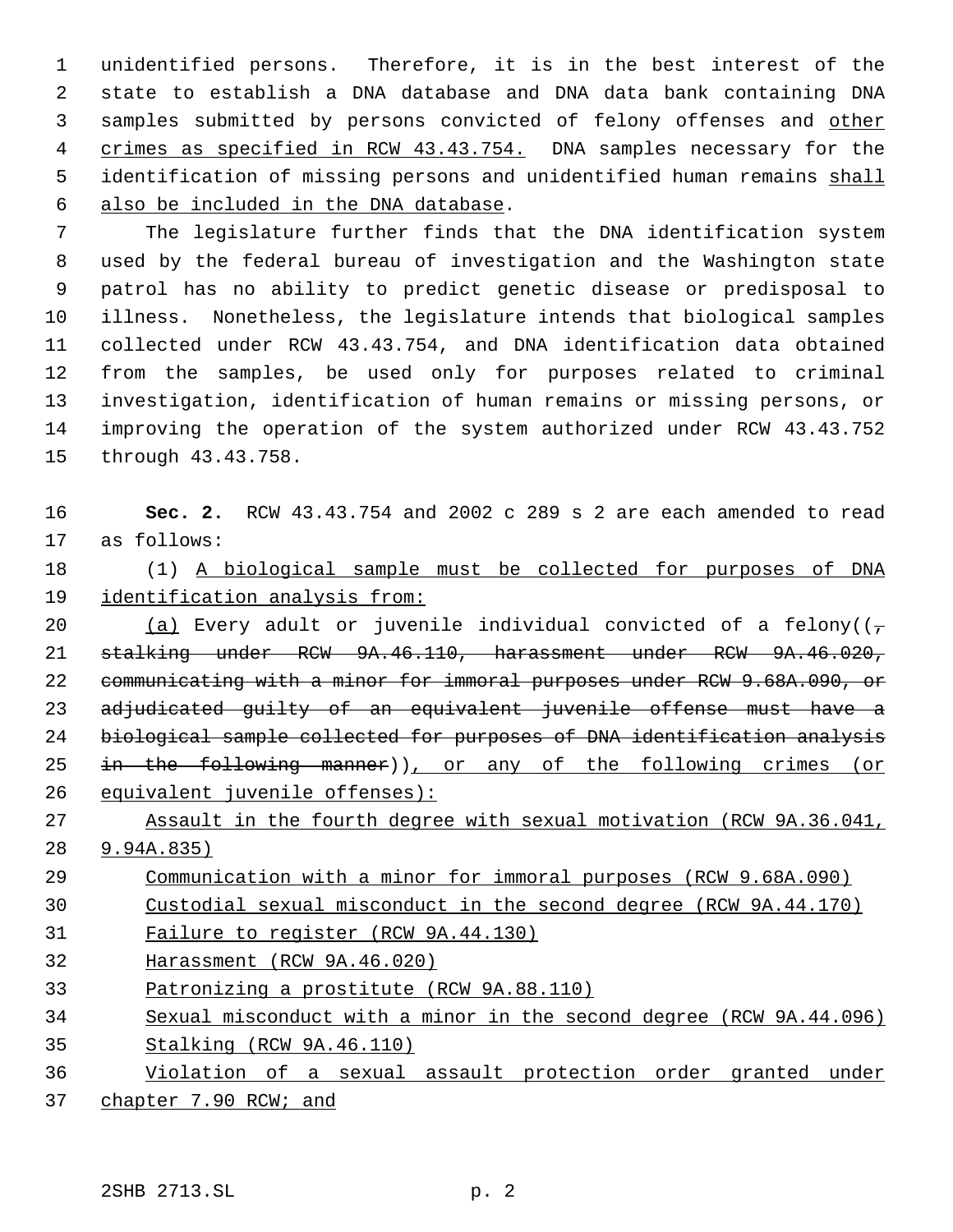- 1 (b) Every adult or juvenile individual who is required to register 2 under RCW 9A.44.130.
- 3 (2) If the Washington state patrol crime laboratory already has a 4 DNA sample from an individual for a qualifying offense, a subsequent 5 submission is not required to be submitted.
- 

 6 (3) Biological samples shall be collected in the following manner: 7 (a) For persons convicted of ((such offenses)) any offense listed 8 in subsection (1)(a) of this section or adjudicated guilty of an 9 equivalent juvenile offense who do not serve a term of confinement in 10 a department of corrections facility, and do serve a term of 11 confinement in a city or county jail facility, the city or county shall 12 be responsible for obtaining the biological samples ((either as part of 13 the intake process into the city or county jail or detention facility 14 for those persons convicted on or after July 1, 2002, or within a 15 reasonable time after July 1, 2002, for those persons incarcerated 16 before July 1, 2002, who have not yet had a biological sample 17 collected, beginning with those persons who will be released the  $18$  soonest)).

19 (b) The local police department or sheriff's office shall be 20 responsible for obtaining the biological samples for:

21 (i) Persons convicted of ((such offenses)) any offense listed in 22 subsection (1)(a) of this section or adjudicated guilty of an 23 equivalent juvenile offense who do not serve a term of confinement in 24 a department of corrections facility, and do not serve a term of 25 confinement in a city or county jail facility( $(-$ the local police 26 department or sheriff's office is responsible for obtaining the 27 biological samples after sentencing on or after July 1, 2002)); and

28 (ii) Persons who are required to register under RCW 9A.44.030.

29 (c) For persons convicted of ((such offenses)) any offense listed 30 in subsection  $(1)(a)$  of this section or adjudicated guilty of an 31 equivalent juvenile offense, who are serving or who are to serve a term 32 of confinement in a department of corrections facility or a department 33 of social and health services facility, the facility holding the person 34 shall be responsible for obtaining the biological samples ((either as 35 part of the intake process into such facility for those persons 36 convicted on or after July 1, 2002, or within a reasonable time after 37 July 1,  $2002<sub>1</sub>$ )). For those persons incarcerated before ((July 1,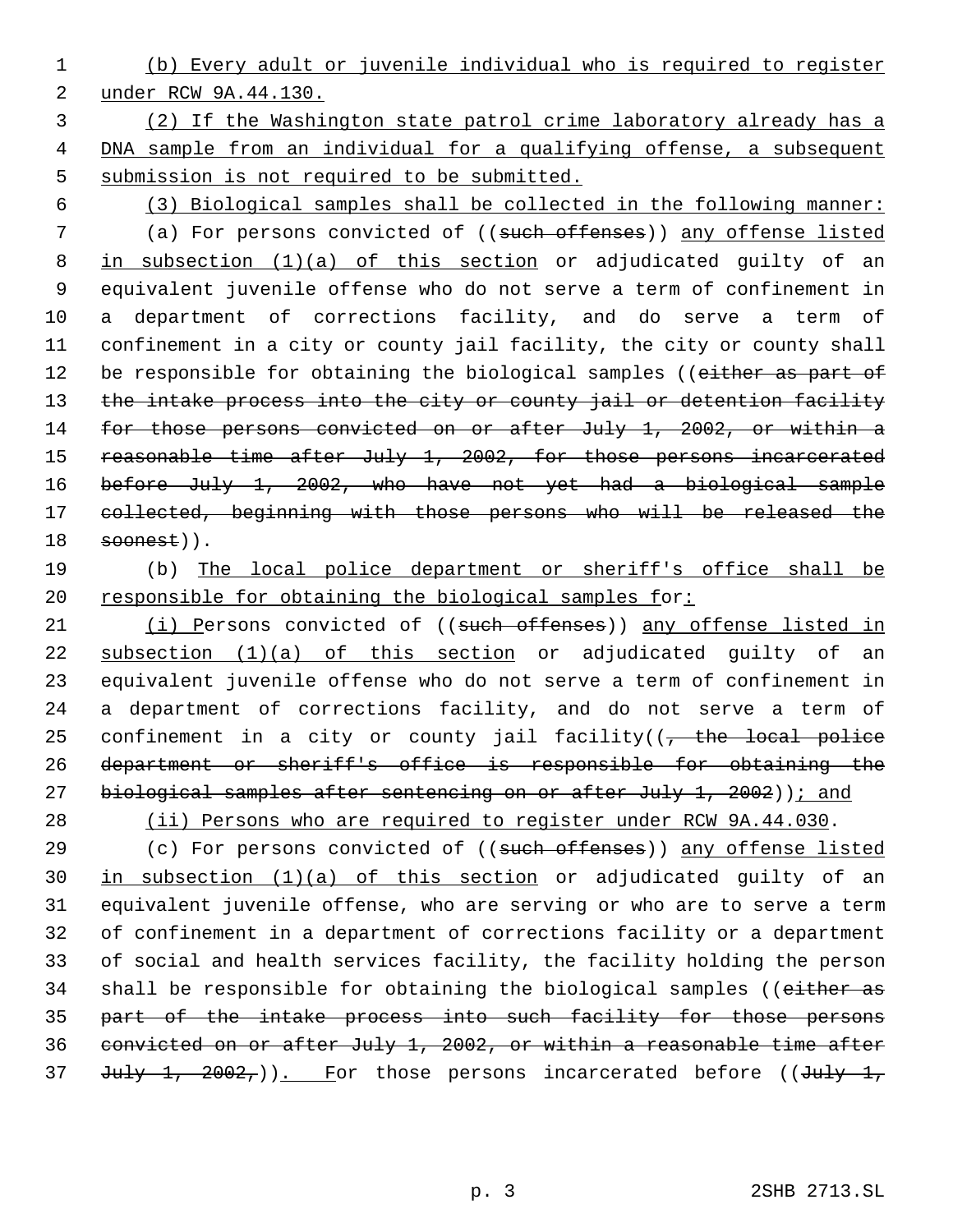1 2002)) the effective date of this section, who have not yet had a 2 biological sample collected, ((beginning with)) priority shall be given to those persons who will be released the soonest.

 ( $(\frac{2}{2})$ )  $(4)$  Any biological sample taken pursuant to RCW 43.43.752 through 43.43.758 may be retained by the forensic laboratory services bureau, and shall be used solely for the purpose of providing DNA or other tests for identification analysis and prosecution of a criminal offense or for the identification of human remains or missing persons. Nothing in this section prohibits the submission of results derived from the biological samples to the federal bureau of investigation combined DNA index system.

 $((+3))$   $(5)$  The ((director of the)) forensic laboratory services 13 bureau of the Washington state patrol ((shall perform)) is responsible for testing performed on all biological samples that are collected under subsection (1) of this section, to the extent allowed by funding available for this purpose. The director shall give priority to testing on samples collected from those adults or juveniles convicted of a felony or adjudicated guilty of an equivalent juvenile offense that is defined as a sex offense or a violent offense in RCW 9.94A.030. 20 Known duplicate samples may be excluded from testing unless testing is deemed necessary or advisable by the director.

 $($  ( $(4)$  This section applies to all adults who are convicted of a sex 23 or violent offense after July 1, 1990; and to all adults who were 24 convicted of a sex or violent offense on or prior to July 1, 1990, and who are still incarcerated on or after July 25, 1999. This section applies to all juveniles who are adjudicated guilty of a sex or violent 27 offense after July 1, 1994; and to all juveniles who were adjudicated 28 guilty of a sex or violent offense on or prior to July 1, 1994, and who 29 are still incarcerated on or after July 25, 1999. This section applies to all adults and juveniles who are convicted of a felony other than a sex or violent offense, stalking under RCW 9A.46.110, harassment under RCW 9A.46.020, or communicating with a minor for immoral purposes under RCW 9.68A.090, or adjudicated guilty of an equivalent juvenile offense, on or after July 1, 2002; and to all adults and juveniles who were convicted or adjudicated guilty of such an offense before July 1, 2002, 36 and are still incarcerated on or after July 1, .)) (6) This section applies to :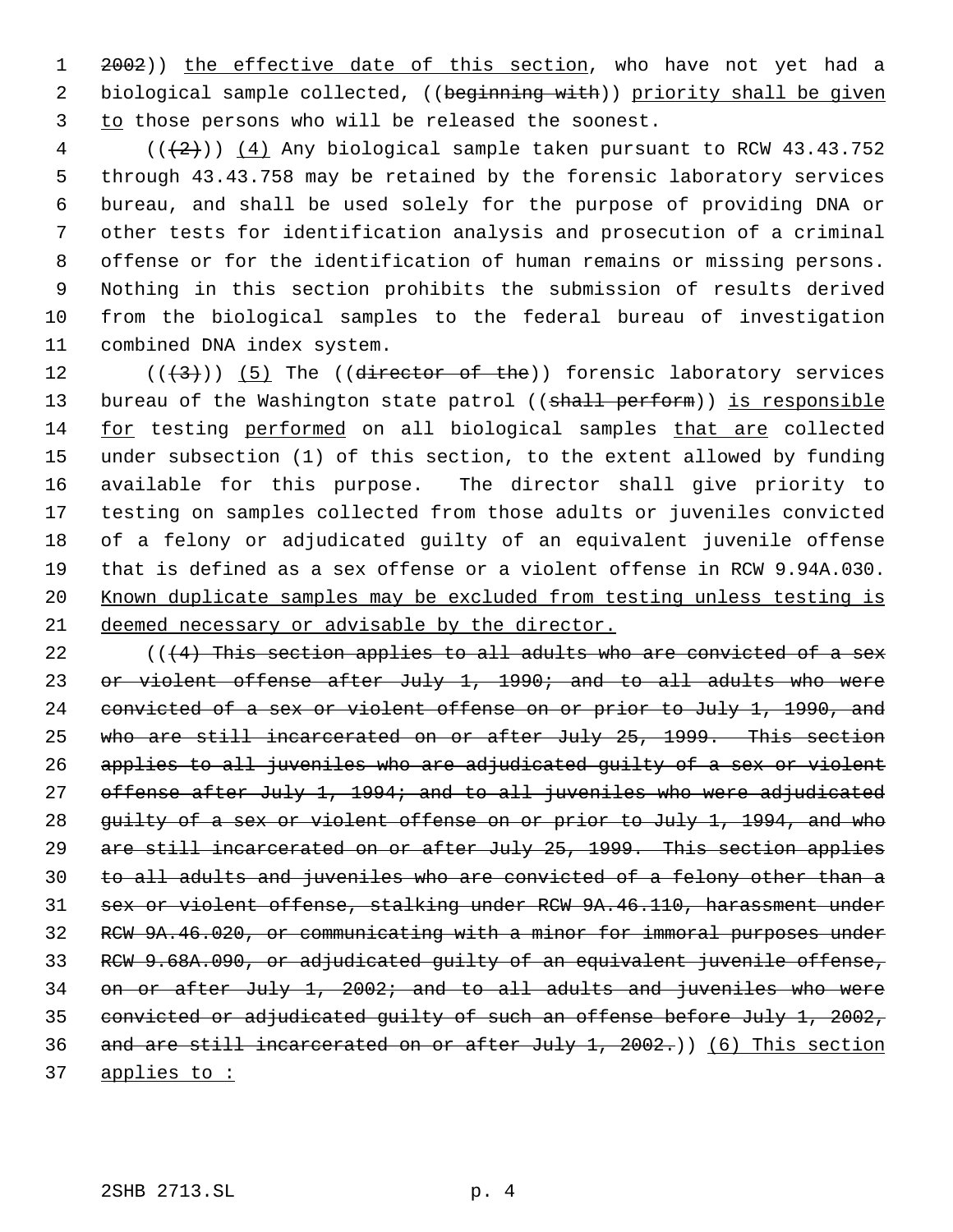(a) All adults and juveniles to whom this section applied prior to 2 the effective date of this section;

 (b) All adults and juveniles to whom this section did not apply prior to the effective date of this section who:

 (i) Are convicted on or after the effective date of this section of an offense listed in subsection (1)(a) of this section; or

 (ii) Were convicted prior to the effective date of this section of an offense listed in subsection (1)(a) of this section and are still 9 incarcerated on or after the effective date of this section; and

 (c) All adults and juveniles who are required to register under RCW 9A.44.130 on or after the effective date of this section, whether 12 convicted before, on, or after the effective date of this section.

13 ( $(\overline{5})$ ) (7) This section creates no rights in a third person. No cause of action may be brought based upon the noncollection or nonanalysis or the delayed collection or analysis of a biological sample authorized to be taken under RCW 43.43.752 through 43.43.758.

 $((+6))$   $(8)$  The detention, arrest, or conviction of a person based upon a database match or database information is not invalidated if it is determined that the sample was obtained or placed in the database by mistake, or if the conviction or juvenile adjudication that resulted in the collection of the biological sample was subsequently vacated or otherwise altered in any future proceeding including but not limited to posttrial or postfact-finding motions, appeals, or collateral attacks.

 **Sec. 3.** RCW 43.43.7541 and 2002 c 289 s 4 are each amended to read as follows:

26 Every sentence imposed under chapter 9.94A RCW( $(\tau)$ ) for a 27 ((felony)) crime specified in RCW 43.43.754 ((that is committed on or 28 after July 1, 2002,)) must include a fee of one hundred dollars ((for collection of a biological sample as required under RCW 43.43.754, unless the court finds that imposing the fee would result in undue hardship on the offender)). The fee is a court-ordered legal financial obligation as defined in RCW 9.94A.030, payable by the offender after payment of all other legal financial obligations included in the sentence has been completed. The clerk of the court shall transmit 35 eighty percent of the fee( $(\theta)$ ) collected to the state treasurer for deposit in the state DNA database account created under RCW 43.43.7532,